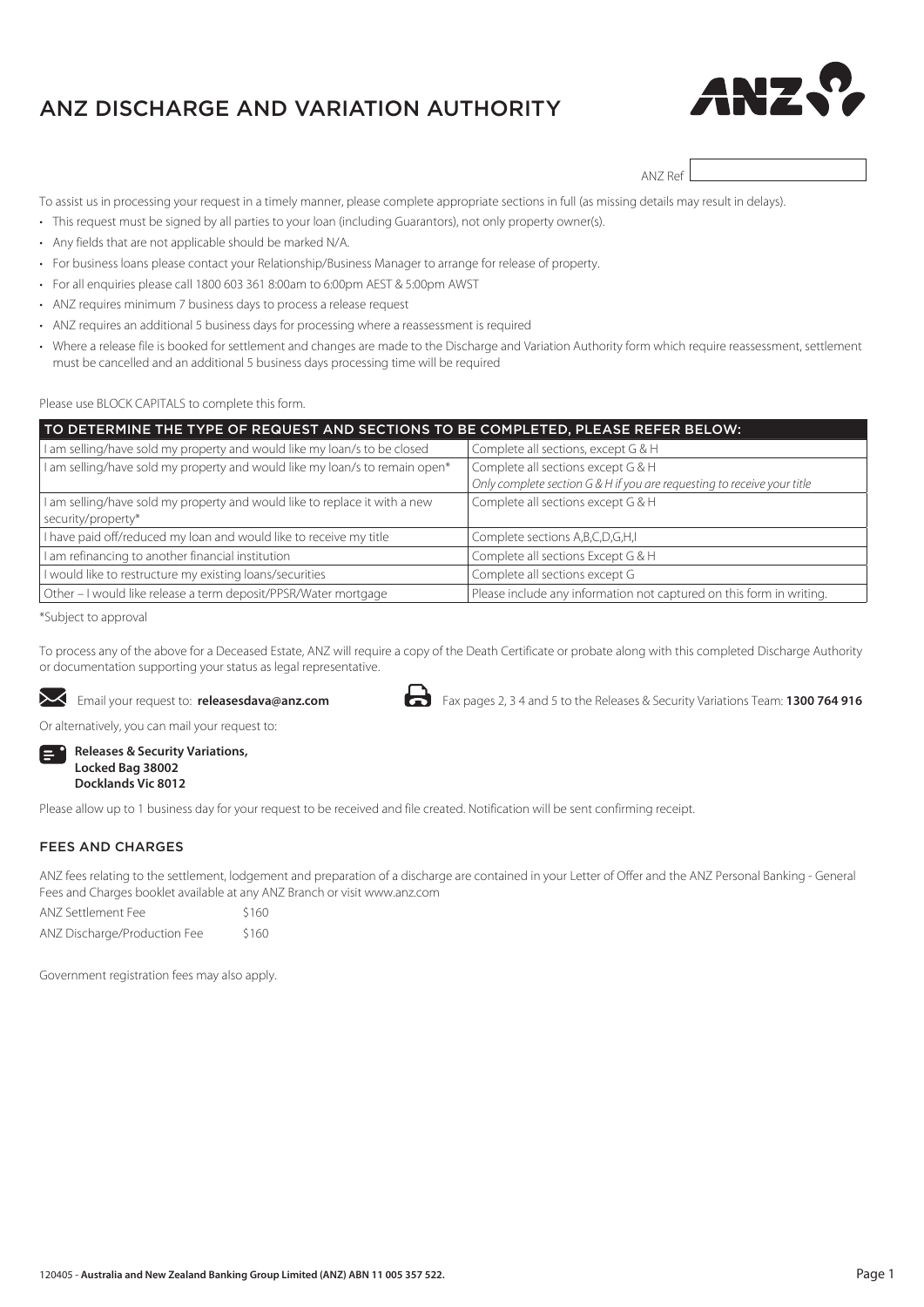ANZ Ref

# SECTION A – CUSTOMER DETAILS

# **Full name of all registered security holders and borrowers including previous names:**

| First Name                                                                                                                                                                                                                                                                                                                  | Last Name                                                                                                                                                                                                                                                                                                  |                             |                            | Tick primary contact & provide details |                        |
|-----------------------------------------------------------------------------------------------------------------------------------------------------------------------------------------------------------------------------------------------------------------------------------------------------------------------------|------------------------------------------------------------------------------------------------------------------------------------------------------------------------------------------------------------------------------------------------------------------------------------------------------------|-----------------------------|----------------------------|----------------------------------------|------------------------|
| 1                                                                                                                                                                                                                                                                                                                           |                                                                                                                                                                                                                                                                                                            |                             | $\Box$ Home                |                                        |                        |
| $\overline{2}$                                                                                                                                                                                                                                                                                                              |                                                                                                                                                                                                                                                                                                            |                             | $\mathcal{L}$<br>Work      |                                        |                        |
| 3                                                                                                                                                                                                                                                                                                                           |                                                                                                                                                                                                                                                                                                            |                             | $\Box$ Fax                 |                                        |                        |
| 4                                                                                                                                                                                                                                                                                                                           |                                                                                                                                                                                                                                                                                                            |                             | Mobile                     |                                        |                        |
|                                                                                                                                                                                                                                                                                                                             |                                                                                                                                                                                                                                                                                                            |                             |                            |                                        |                        |
| 5                                                                                                                                                                                                                                                                                                                           |                                                                                                                                                                                                                                                                                                            |                             | Email                      |                                        |                        |
| SECTION B - REPRESENTATIVE DETAILS (REQUIRED FOR CORRESPONDENCE PURPOSES)                                                                                                                                                                                                                                                   |                                                                                                                                                                                                                                                                                                            |                             |                            |                                        |                        |
| Phone and fax numbers are mandatory. Acknowledgement of receipt will be sent within 24 hours to the fax number / email provided. If a request is for return<br>of title, items will be sent via registered post and require the title owner(s) or representative named below to sign confirmation of receipt at collection. |                                                                                                                                                                                                                                                                                                            |                             |                            |                                        |                        |
| <b>Borrower Representative</b><br>$\Box$                                                                                                                                                                                                                                                                                    | Solicitor<br>$\Box$ Conveyancer                                                                                                                                                                                                                                                                            | Other Financial Institution | ANZ Branch<br>$\mathbf{I}$ | Myself                                 | Other<br>$\mathcal{L}$ |
| Contact Name                                                                                                                                                                                                                                                                                                                |                                                                                                                                                                                                                                                                                                            | Company/Branch Name         |                            |                                        |                        |
|                                                                                                                                                                                                                                                                                                                             |                                                                                                                                                                                                                                                                                                            |                             |                            |                                        |                        |
| Mailing Address                                                                                                                                                                                                                                                                                                             |                                                                                                                                                                                                                                                                                                            | Suburb                      |                            | Postcode<br>State                      |                        |
|                                                                                                                                                                                                                                                                                                                             |                                                                                                                                                                                                                                                                                                            |                             |                            |                                        |                        |
| Phone Number                                                                                                                                                                                                                                                                                                                | Mobile Number                                                                                                                                                                                                                                                                                              |                             | Fax Number*                |                                        |                        |
|                                                                                                                                                                                                                                                                                                                             |                                                                                                                                                                                                                                                                                                            |                             |                            |                                        |                        |
| Email                                                                                                                                                                                                                                                                                                                       |                                                                                                                                                                                                                                                                                                            |                             |                            |                                        |                        |
|                                                                                                                                                                                                                                                                                                                             |                                                                                                                                                                                                                                                                                                            |                             |                            |                                        |                        |
| *For Settlement matters fax number is mandatory                                                                                                                                                                                                                                                                             |                                                                                                                                                                                                                                                                                                            |                             |                            |                                        |                        |
| <b>Broker details (If applicable)</b><br><b>Contact Name</b>                                                                                                                                                                                                                                                                |                                                                                                                                                                                                                                                                                                            | Email                       |                            | Phone                                  |                        |
|                                                                                                                                                                                                                                                                                                                             |                                                                                                                                                                                                                                                                                                            |                             |                            |                                        |                        |
|                                                                                                                                                                                                                                                                                                                             |                                                                                                                                                                                                                                                                                                            |                             |                            |                                        |                        |
| Preferred ANZ Branch address for signing of documents if required / ANZ Staff Contact:                                                                                                                                                                                                                                      |                                                                                                                                                                                                                                                                                                            |                             |                            |                                        |                        |
|                                                                                                                                                                                                                                                                                                                             |                                                                                                                                                                                                                                                                                                            |                             |                            |                                        |                        |
| <b>SECTION C - DISCHARGE TYPE</b>                                                                                                                                                                                                                                                                                           |                                                                                                                                                                                                                                                                                                            |                             |                            |                                        |                        |
|                                                                                                                                                                                                                                                                                                                             |                                                                                                                                                                                                                                                                                                            |                             |                            |                                        |                        |
| <b>Date of Settlement</b>                                                                                                                                                                                                                                                                                                   | (Important to provide, if known)                                                                                                                                                                                                                                                                           |                             |                            |                                        |                        |
| Reason for discharge of security: See page 1 for definitions and ensure sections are complete.                                                                                                                                                                                                                              |                                                                                                                                                                                                                                                                                                            |                             |                            |                                        |                        |
| $\Box$ I have sold my property and will be closing all loans                                                                                                                                                                                                                                                                |                                                                                                                                                                                                                                                                                                            |                             |                            |                                        |                        |
| Is Section 27 required? (Victoria only)                                                                                                                                                                                                                                                                                     | <b>No</b><br>Yes                                                                                                                                                                                                                                                                                           |                             |                            |                                        |                        |
| Is Section 27 required? (Victoria only)                                                                                                                                                                                                                                                                                     | I have sold my property and would like my loan/s to remain open with existing security already held by ANZ<br>Yes<br>No                                                                                                                                                                                    |                             |                            |                                        |                        |
|                                                                                                                                                                                                                                                                                                                             | I would like to provide a substitute security *subject to ANZ approval                                                                                                                                                                                                                                     |                             |                            |                                        |                        |
| Please tick item to be substituted.                                                                                                                                                                                                                                                                                         |                                                                                                                                                                                                                                                                                                            |                             |                            |                                        |                        |
|                                                                                                                                                                                                                                                                                                                             | I have/will be purchasing a new property (enter property details in section D as ADD)                                                                                                                                                                                                                      |                             |                            |                                        |                        |
| concessions approved by SRO will be refunded after settlement.                                                                                                                                                                                                                                                              | (Please submit copy of Purchase Contract and Transfer of Land with this request). Please note: Full stamp duty will be charged at settlement, any applicable                                                                                                                                               |                             |                            |                                        |                        |
|                                                                                                                                                                                                                                                                                                                             | I already own the property (enter property details in section D as ADD)                                                                                                                                                                                                                                    |                             |                            |                                        |                        |
|                                                                                                                                                                                                                                                                                                                             | I would like to apply for a Term Deposit as temporary security* (amount and term to be determined) *subject to ANZ approval Security Swap documents<br>specifying changes and details of lending will be prepared by ANZ and sent to your <b>preferred branch</b> to be signed by all parties to the loan. |                             |                            |                                        |                        |
| $\Box$ I would like to receive my title (Nil Debt) (Ensure section G & H are completed)                                                                                                                                                                                                                                     |                                                                                                                                                                                                                                                                                                            |                             |                            |                                        |                        |
|                                                                                                                                                                                                                                                                                                                             | All loans have been closed (Nil Debt) *please ensure all loans associated with the property are/will be paid off                                                                                                                                                                                           |                             |                            |                                        |                        |
|                                                                                                                                                                                                                                                                                                                             | I would like linked loans to remain open (with additional equity held in alternate security property)                                                                                                                                                                                                      |                             |                            |                                        |                        |
| $\Box$ I am refinancing to another institution                                                                                                                                                                                                                                                                              |                                                                                                                                                                                                                                                                                                            |                             |                            |                                        |                        |
| $\Box$ I am restructuring my existing loans with a new ANZ application                                                                                                                                                                                                                                                      |                                                                                                                                                                                                                                                                                                            |                             |                            |                                        |                        |
| I would like to remove a Guarantee/Guarantor (no sale)                                                                                                                                                                                                                                                                      |                                                                                                                                                                                                                                                                                                            |                             |                            |                                        |                        |
| I would like to release Term Deposit/PPSR/Water Mortgage                                                                                                                                                                                                                                                                    |                                                                                                                                                                                                                                                                                                            |                             |                            |                                        |                        |
| 120405 - Australia and New Zealand Banking Group Limited (ANZ) ABN 11 005 357 522.                                                                                                                                                                                                                                          |                                                                                                                                                                                                                                                                                                            |                             |                            |                                        | Page 2                 |
|                                                                                                                                                                                                                                                                                                                             |                                                                                                                                                                                                                                                                                                            |                             |                            |                                        |                        |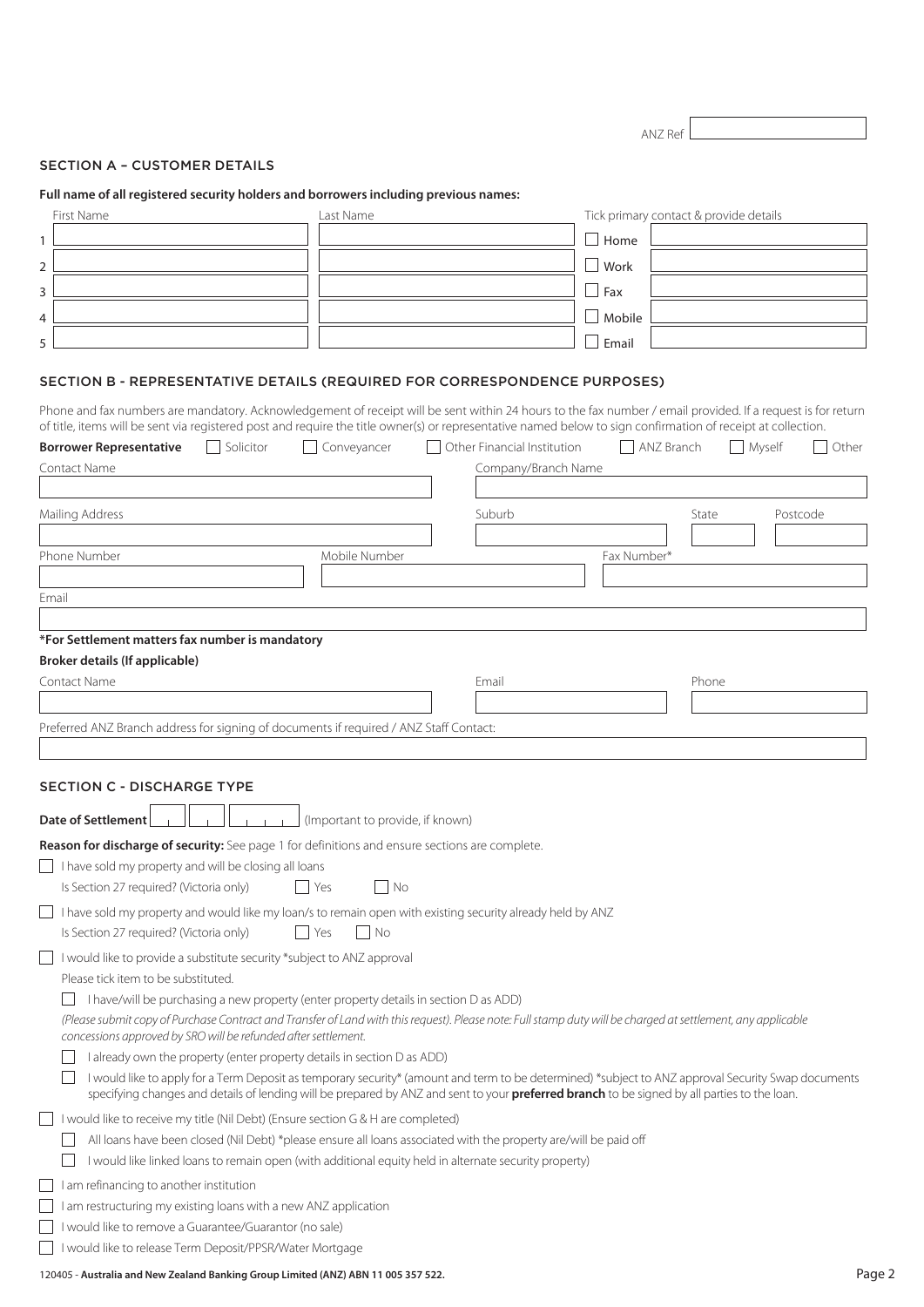ANZ Ref

#### SECTION D – CHANGE OF SECURITY DETAILS

|               | ALL properties linked to loan(s) must be detailed to prevent delays | Certificate of<br>Title Reference | Discharged/ | Sale Price<br>(Mandatory if |
|---------------|---------------------------------------------------------------------|-----------------------------------|-------------|-----------------------------|
|               | Address of properties/securities to be discharged/retained/added    | (if known)                        | Retain/Add  | property sold)              |
|               |                                                                     |                                   |             |                             |
| $\mathcal{P}$ |                                                                     |                                   |             |                             |
| २             |                                                                     |                                   |             |                             |
| 4             |                                                                     |                                   |             |                             |
| 5             |                                                                     |                                   |             |                             |
| 6             |                                                                     |                                   |             |                             |

## SECTION E – LOAN ACCOUNT REPAYMENT DETAILS

## **All facilities, both consumer and business secured by the above listed properties MUST be listed below to prevent delays.**

| Loan Account Number(s) | To be paid out<br>in full and limit<br>cancelled? | To be reduced to | To be repaid<br>from new<br>ANZ loan | Application<br>Number<br>(if known) |
|------------------------|---------------------------------------------------|------------------|--------------------------------------|-------------------------------------|
|                        | Yes $\Box$ No If no,                              |                  | Yes $\Box$ No                        |                                     |
|                        | Yes $\Box$ No If no,                              |                  | Yes $\Box$ No                        |                                     |
|                        | $\Box$ Yes $\Box$ No If no,                       |                  | Yes $\Box$ No                        |                                     |
|                        | Yes $\Box$<br>No If no,                           |                  | $\Box$ Yes $\Box$ No                 |                                     |
|                        | Yes $\Box$ No If no,                              |                  | Yes $\Box$ No                        |                                     |
|                        | Yes $\Box$ No If no,                              |                  | Yes $\Box$ No                        |                                     |
|                        | Yes<br>No If no,                                  |                  | $Yes \mid No$                        |                                     |

**ANZ approval may be required when all loans connected to the property being released are not being paid out in full. This may result in additional documentation being required. We will advise you if this is the case.**

#### SECTION F – SURPLUS FUNDS

If funds received are beyond what is required to meet settlement:

Deposit surplus funds to my/our account (**ANZ accounts only**)

Excluding ANZ Online Saver Account:

BSB Account Number

**\*If no account number is provided and no ANZ accounts held, we will issue a cheque and post to representative nominated in section B**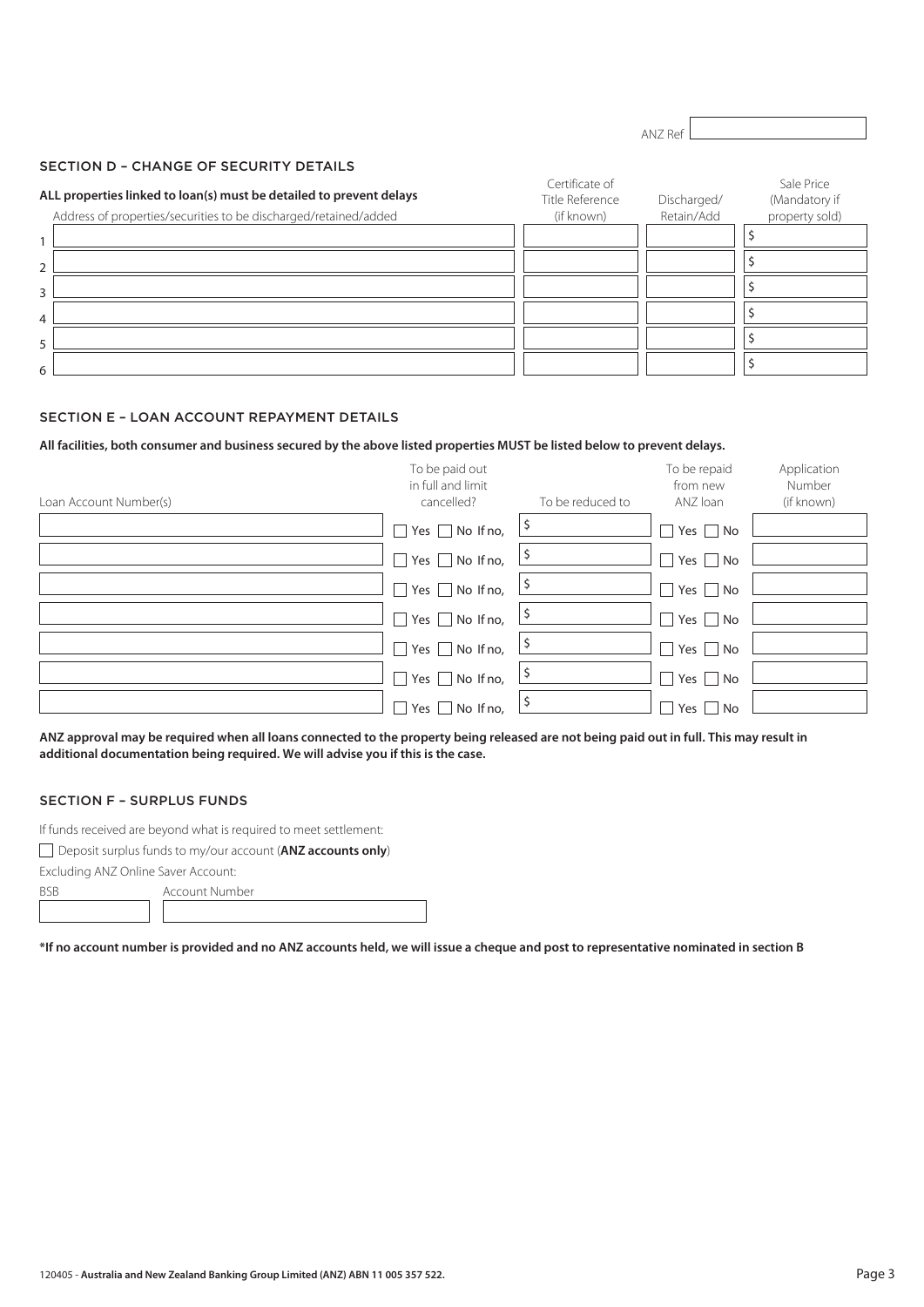| ٨<br>ハロフ<br>$\vee$<br>1 |  |
|-------------------------|--|
| ___                     |  |

#### SECTION G - REQUEST FOR CERTIFICATE OF TITLE

#### **Please choose one option only & refer to page 1 for applicable fees.**

I/We would like ANZ to:

Register my discharge and send clear title to representative in section B. Please allow up to 4 weeks for registration to be completed

**Or**

Send me the unregistered Discharge of Mortgage/Title

#### **Land Title Offices in NSW, WA, SA, & VIC will only permit a registered proprietor to register a discharge of mortgage if they are selling/refinancing or transferring ownership of property in the same transaction**

### SECTION H – PAYMENT OPTIONS (REQUEST FOR TITLE AND INTERNAL ANZ REFINANCES ONLY\*)

\*For all other settlement types, fees will be collected at settlement.

I/We would like ANZ to:

Please debit my/our account listed below (ANZ Accounts only) for the fees. Account holders must be listed in **section A**.

| <b>BSB</b><br>Account Number                                                    |                  |                      |
|---------------------------------------------------------------------------------|------------------|----------------------|
| □ Please debit my/our credit card listed below for the fees □ Visa □ MasterCard |                  |                      |
| Card Number                                                                     | Card Expiry Date |                      |
| Cardholder's Name                                                               |                  | Contact Phone Number |
|                                                                                 |                  |                      |
| Cardholder's Signature                                                          |                  |                      |
|                                                                                 |                  |                      |
| Date (DD/MM/YYYY)                                                               |                  |                      |
|                                                                                 |                  |                      |